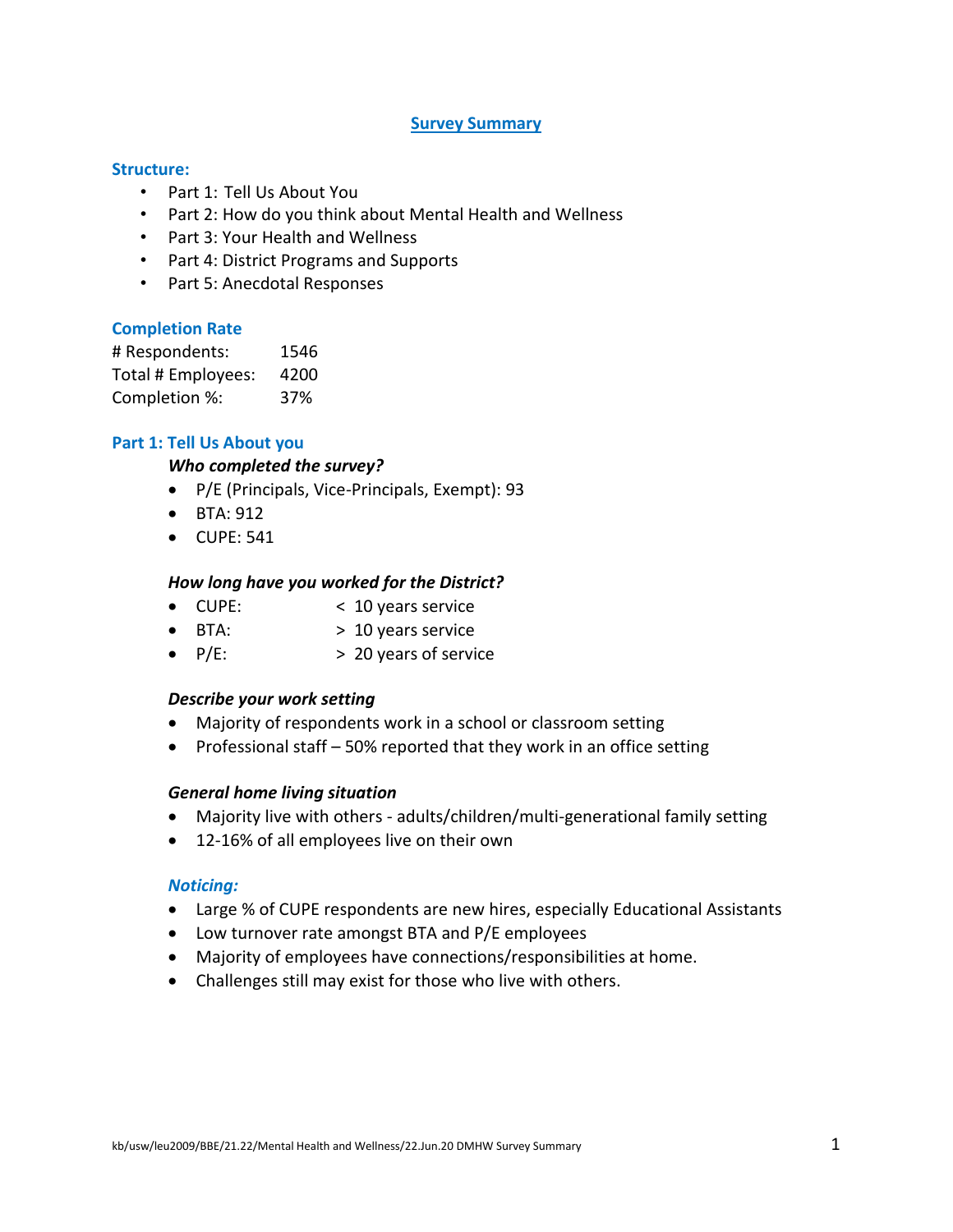# **Part 2: How do you think of Mental Health and Wellness**

- **A. Awareness and Understanding of MHW**
	- 90% reported being knowledgeable about MHW & the impact on individuals, family and work
		- 39-32% believe that the occasional ups/downs of are a sign of MHW issue
	- 70% notice when a colleague is struggling with MHW
	- 38-40% (BTA/CUPE) & 59% (P/E) know how to approach a colleague who is struggling with mental health issue
	- Majority of employees (89-98%) believe that stigma associated with MHW is a problem (92-96%) and it prevents people from talking about issues.

# **B. Workplace Issues:**

- Is there conflict in the workplace: Yes (42-32%) vs. No (46-34%)
- Is there workplace gossip: Yes (40-48%) vs. No (27-35%)
	-
- 24% of employees report being in workplace conversations where they have left feeling marginalized because of their identity.

# **C. Feeling valued, respected and a sense of connection.**

• Feel connected to my workplace & colleagues:

|     | <b>BTA</b> | <b>CUPE</b> | P/E |
|-----|------------|-------------|-----|
| Yes | 60%        | 65%         | 80% |
| No  | 19%        | 13%         | 10% |
| N/A | 21%        | 22%         | 10% |

• Feel valued and respected in my workplace:

|     | <b>BTA</b> | <b>CUPE</b> | P/E |
|-----|------------|-------------|-----|
| Yes | 58%        | 65%         | 72% |
| No  | 22%        | 19%         | 11% |
| N/A | 20%        | 16%         | 7%  |

# *Noticing:*

- Employees indicate that while they understand MHW, notice when someone is not doing well, they are not confident to approach the individual.
- Employees strongly believe that the stigma around MHW is a significant issue.
- While all employees have received bullying and harassment awareness training, there continues to be issues with professional workplace conduct.
- 20% of BTA respondents are not feeling a sense of belonging or connection in the workplace. This is the highest amongst all employee groups.
- Significant number of employees do not feel valued, respected or connected in the workplace.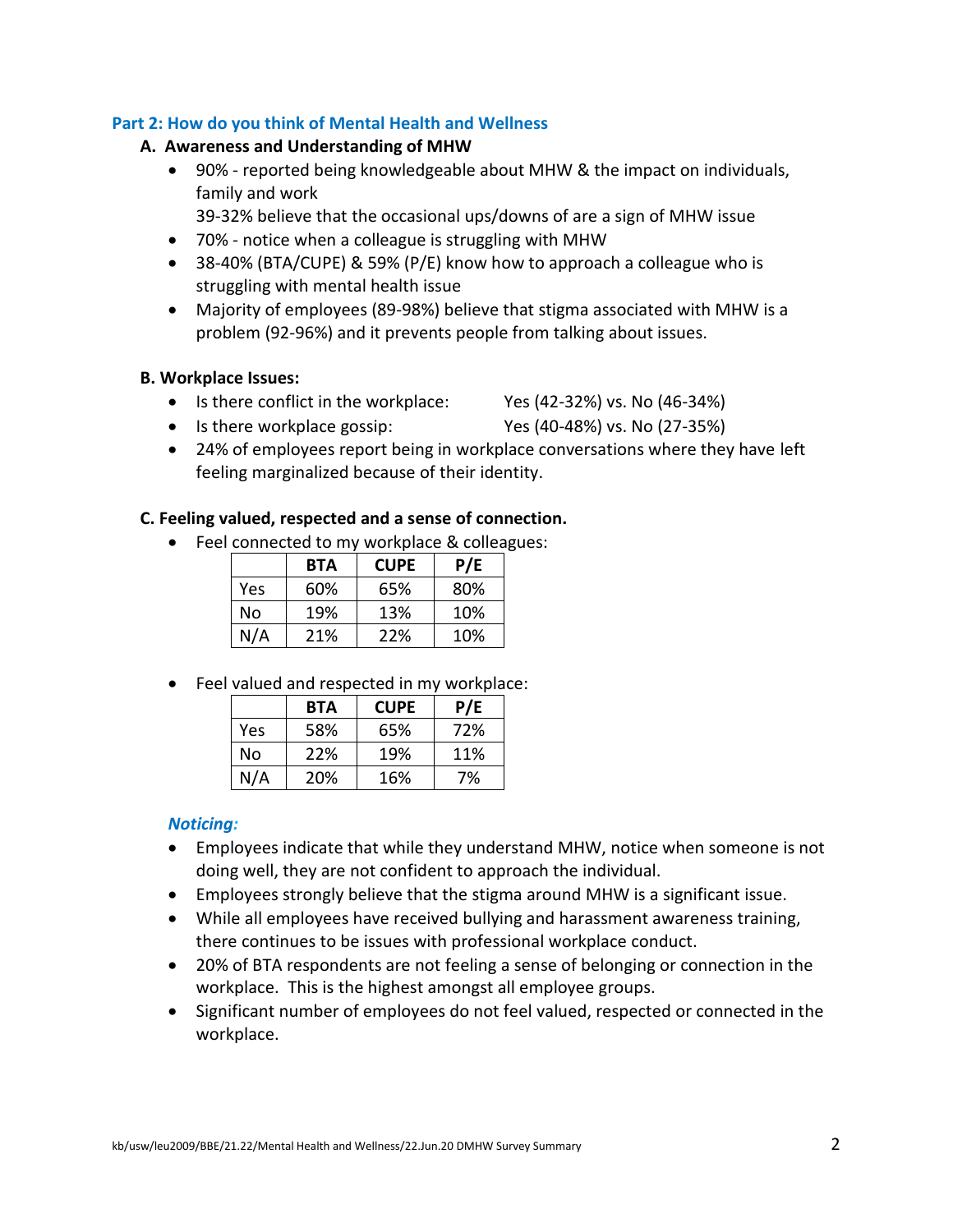# **D. Connection to my direct supervisor**

- I feel comfortable talking to my P/M/S about issues impacting me at work/outside
- (*I can report safety issues to my P/M/S and feel confident they will be addressed.)*

|      | RTA       | <b>CUPE</b> | P/E       |
|------|-----------|-------------|-----------|
| Yes. | 49% (62%) | 52% (67%)   | 69% (88%) |
| No   | 34% (23%) | 20% (17%)   | 14% (3%)  |
| N/A  | 17% (15%) | 28% (16%)   | 17% (8%)  |

# *Noticing:*

• Employees are willing to speak to P/M/S about safety issues more than they are willing to speak about work/ personal issues. Employees may be worried about being judged by their direct supervisor.

# **E.** *Work Relationships*

- Work colleagues make up some of employees most important relationships: BTA – 43%, CUPE – 37%, P/E-51%
- A diverse and inclusive workplace increases a sense of belonging for all employees. BTA/CUPE/PE: 93%

# *Noticing:*

- Employees place a high value on having a workplace that is diverse and inclusive.
- Employees aren't relying solely on their work colleagues for meaningful relationships

# **F.** *Managing my MHW and resiliency*

|                                                          | <b>BTA</b> | <b>CUPE</b> | P/E |
|----------------------------------------------------------|------------|-------------|-----|
| My current MH is negatively impacting my work            | 33%        | 19%         | 15% |
| I notice that I often feel anxious or nervous            | 43%        | 34%         | 22% |
| I worry about things.                                    | 61%        | 49%         | 38% |
| At times, personal issues keep me from focusing on work. | 50%        | 40%         | 30% |
| I am confident in my ability to problem solve and manage | 73%        | 77%         | 92% |
| stressful issues that occasionally come up.              |            |             |     |

# *Noticing:*

- Compared to other employee groups, BTA report struggling the most with mental health and wellness issues and these issues prevent them from focusing on work. All employee groups demonstrate some level of resiliency.
- *I worry about things – how to interpret- focus group*

# **G.** *Managing my day*

Employees reported:

- enjoy going to work and starting their day (BTA 66%, CUPE 74%, P/E 81%) • at times they did not look forward to work (BTA 78%, CUPE 57%, P/E 64%)
- and preferred staying home to working (BTA 50%, CUPE 43%, P/E 47%)
-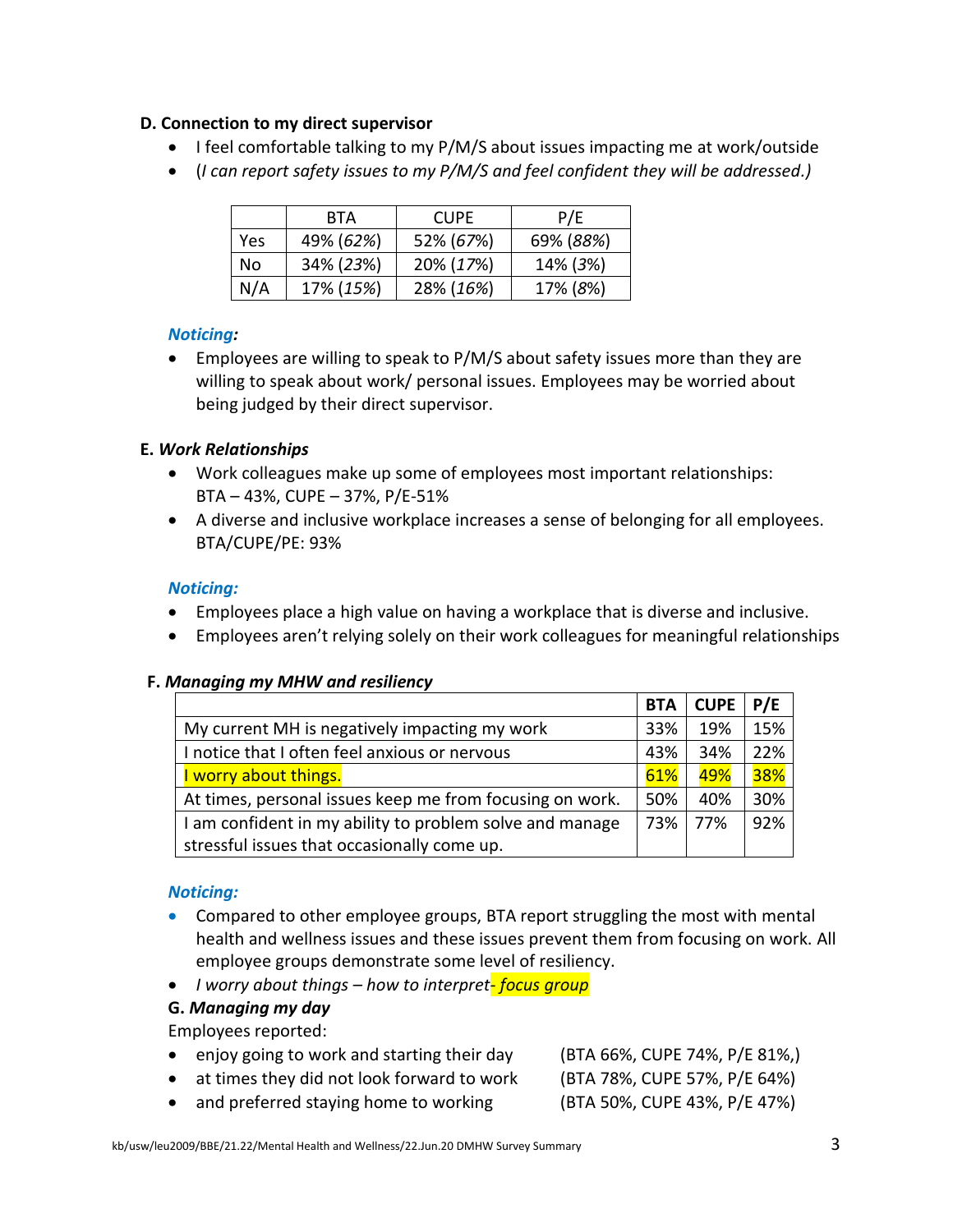# **E.** *Work Life Balance*

• Employees reported that while their work demands are challenging and unrealistic, most days they are managing.

BTA: 63%, 67% CUPE: 32%, 79% P/E: 28%, 83%

- Employees feeling that they are successfully balancing their responsibilities at home and work: BTA 39%, CUPE 62%, P/E 57%
- Employees believing that the district values work-life balance for its' employees: BTA 23%, CUPE 44%, P/E 57%

# *Noticing:*

- BTA are reporting the highest sense of challenging and unrealistic demands at work and the lowest level of managing work demands.
- BTA are not feeling successful at balancing the responsibilities of home and work.
- All groups, especially BTA, do not feel the District values a work life balance.

# **Action: Part 2: How do you think of Mental Health and Wellness:**

- Education/Training on MHW what is mental health, what are the signs that someone may be suffering, how to provide support to individuals, and steps to reduce the stigma associated with MHW. This is important education and training for all employees, especially BTA who appear to be struggling more with MHW issues.
- P/E targeted training on how to support their staff who may be struggling with their mental health and wellness
- B/H- training that specifically addresses workplace conflict and gossip. Special attention needs to be paid to racialized employees.
- Need to explore further why BTA and CUPE feel less connected and valued in the organization vs. P/E.
- Staff need more time to complete tasks. Allow staff to be part of he process at their site. Engage with those who are doing the work to ask them what they need to be successful. More grass-roots authentic engagement.
- Focus group topic specific groups what they need.
- Employees need to feel comfortable speaking to their direct supervisor about work issues. If this can be accomplished, employees may be more willing to speak to their direct supervisor about other important issues.
- Education and training for P/M/S in creating a culture of caring within their teams and work groups.
- EDI training for all employees.
- District Creating improved work life balance for employees.
- What age level of employees are saying they don't enjoy going to work.
- Explore further–Managing my day.Is managing just surviving or really managing well.
- **•** Positives of COVID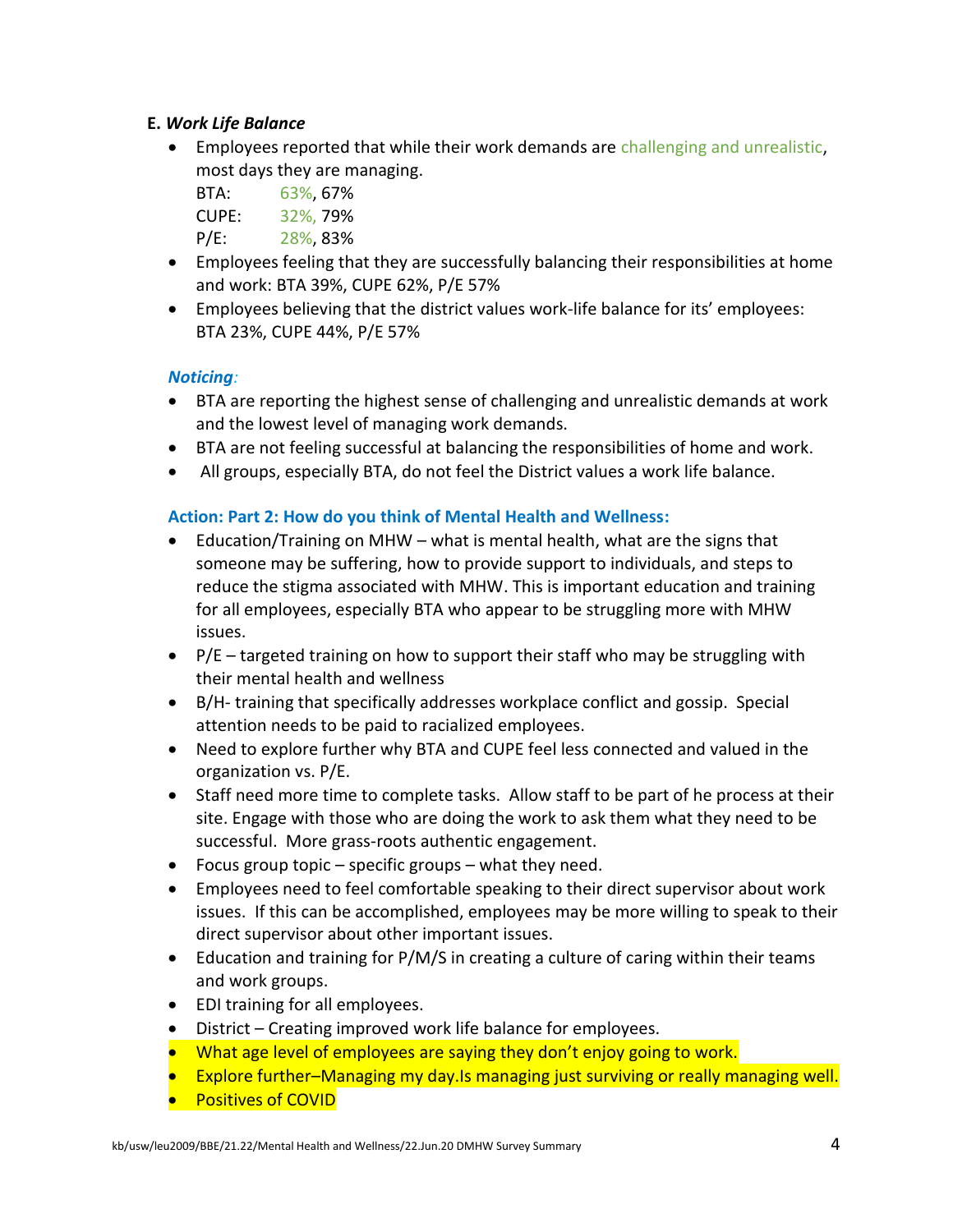# **Part 3: Your Health and Wellness**

### **A. Work Energy**

- On average, how often do you give more than 80% energy to your daily work: (BTA 76%, CUPE 74%, P/E 89%)
- If you go to work feeling unwell, how often do you give more than 80% energy to your daily work:

(BTA 33%, CUPE 33%, P/E 45%)

During an average week, how often do you go to work feeling unwell?

|               | <b>BTA</b> | <b>CUPE</b> | P/E |
|---------------|------------|-------------|-----|
| Less than 20% | 44%        | 51%         | 72% |
| 20% to 40%    | 25%        | 18%         | 13% |
| 40% to 60%    | 13%        | 11%         | 5%  |
| 60% to 80%    | 12%        | 11%         | 8%  |
| 80% to 100%   | 7%         | 9%          | 2%  |

## *Noticing***:**

- BTA and CUPE employees are going to work when they are unwell. Energy and productivity decreases, significantly when employees report to work when they are not well.
- Issue that employees are going to work when they aren't well.

#### *B.* **Source of stress**

• Employee's main source of stress

|                | <b>BTA</b> | <b>CUPE</b> | P/E |
|----------------|------------|-------------|-----|
| Workplace      | 47%        | 23%         | 46% |
| Workplace/Home | 38%        | 37%         | 40% |
| Home           | 7%         | 18%         | 7%  |
| No Stress      | 8%         | 22%         | 7%  |

• Describe your frequency of stress at work and home

|                     | <b>BTA</b> | <b>CUPE</b>       | P/E     |
|---------------------|------------|-------------------|---------|
| Some stressful days | 54%, 45%   | 50%, 49% 58%, 41% |         |
| Daily Stress        | 33%, 11%   | 16%, 11%          | 29%, 8% |

• Sources of workplace stress:

- BTA: Volume, Unrealistic demands, Impact of COVID, Complexity of work
- CUPE: Impact of COVID, Volume, Complexity of work, Unrealistic demands
- P/E: Complexity of work, Volume, Impact of COVID, Relationships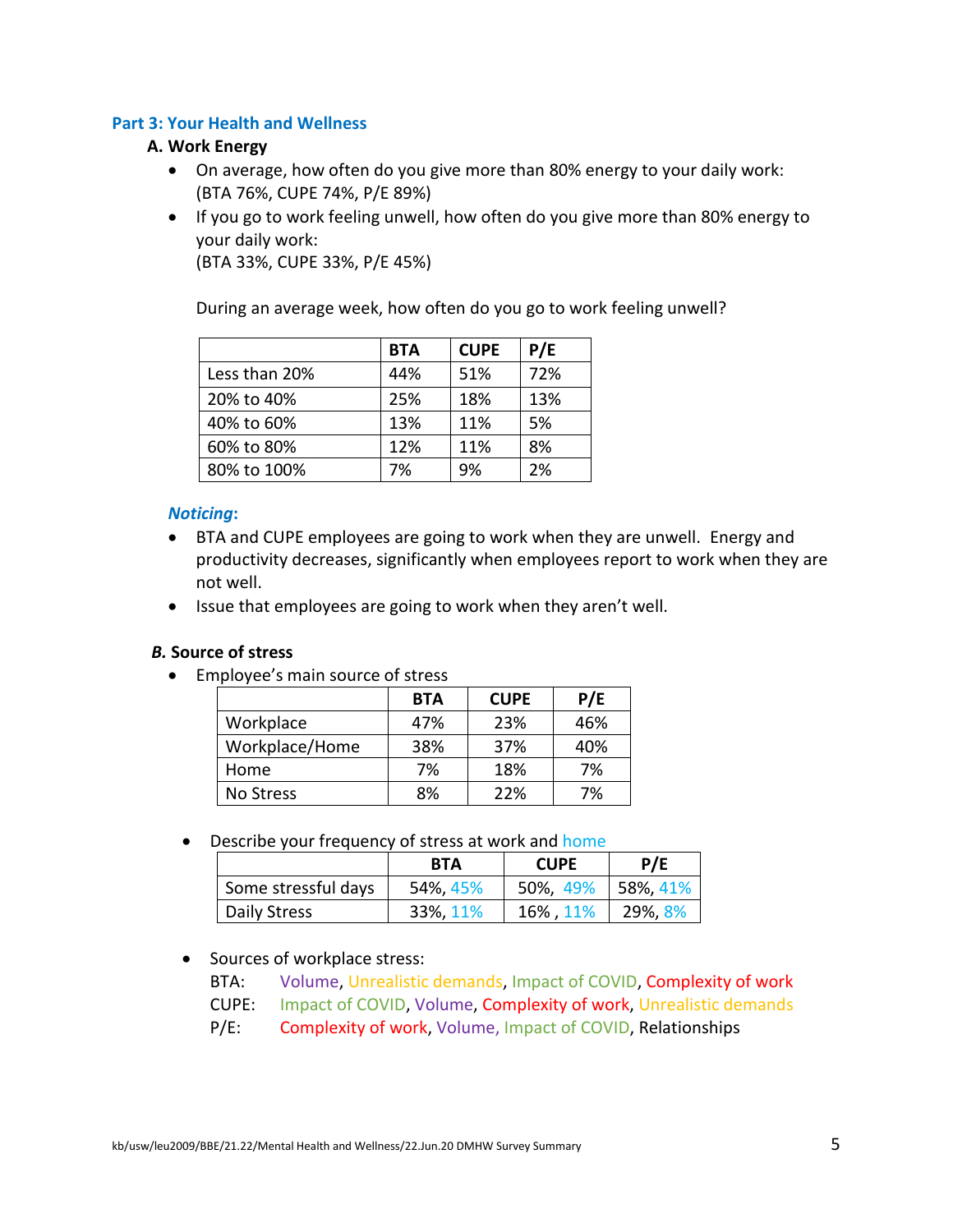- Sources of Non-workplace (home) stress:
	- BTA: Parenting, Lack of work/life balance, Impact of COVID, Caregiving responsibilities
	- CUPE: Finances, Parenting, Impact of COVID, Caregiving responsibilities
	- P/E: Parenting, Lack of work/life balance, Caregiving responsibilities, Personal relationships
- How are you balancing work and home life?

BTA: 62% - Excellent-don't feel stressed /Good-manage most days 38% - Failing/Struggling and feeling bad about my choices

CUPE/P-E: 80% - Excellent-don't fee stressed /Good-manage most days 20% - Failing/Struggling and feeling bad about my choices

## *Noticing:*

- Employees are stressed and many are experiencing stress on a daily basis. The stress is especially acute at work and impacts employee's work/life balance.
- Volume and complexity of work, unrealistic demands, and COVID were cited by all groups as sources of workplace stress.
- Parenting, caregiving, lack of work/life balance, and COVID were cited by all employee groups as sources of non-workplace stress.
- Employees are struggling with their lack of work/life balance.

# *C.* **My personal health**

 *How I describe my current health.* 

|                                                 | <b>BTA</b> | <b>CUPE</b> | P/E |
|-------------------------------------------------|------------|-------------|-----|
| I'm in good health                              | 40%        | 41%         | 43% |
| My health is stable                             | 23%        | 25%         | 10% |
| My health is starting to slip                   | 20%        | 13%         | 24% |
| I am starting to make improvements to my health | 9%         | 12%         | 16% |
| I have experienced significant health problems  | 8%         | 9%          | 7%  |

#### Hours per day that I am sedentary.

|                  | <b>BTA</b> | <b>CUPE</b> | P/E |
|------------------|------------|-------------|-----|
| Less than 1 hour | 10%        | 12%         | 27% |
| 2 to 3 hours     | 43%        | 39%         | 26% |
| 4 to 5 hours     | 30%        | 21%         | 15% |
| 6 or more hours  | 17%        | 28%         | 32% |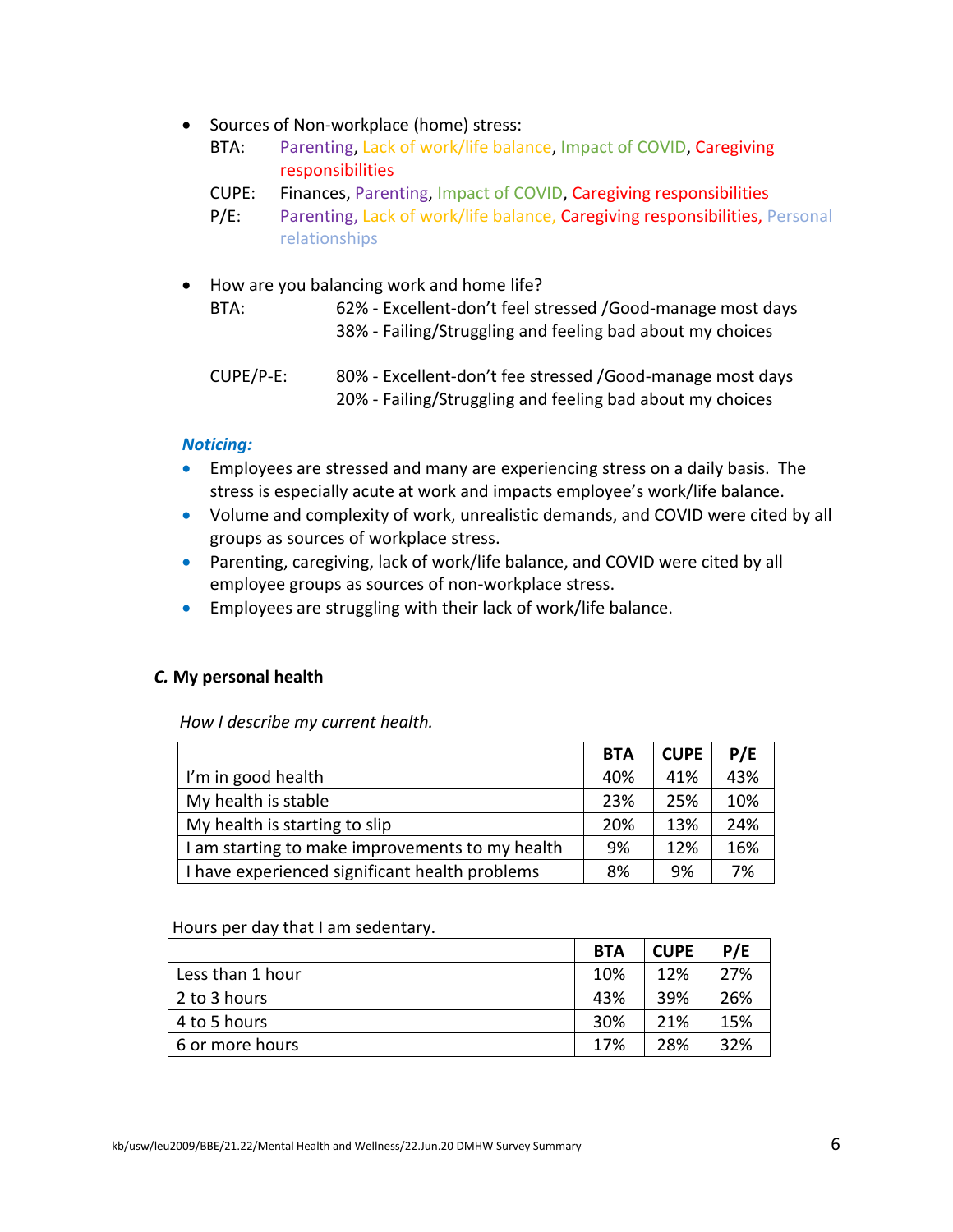## *Average weekly participation in physical activities*

|                                           | <b>BTA</b> | <b>CUPE</b> | P/E |
|-------------------------------------------|------------|-------------|-----|
| I do not participate in physical activity | 12%        | 17%         | 9%  |
| Once per week                             | 21%        | 21%         | 16% |
| 2-3 times per week                        | 33%        | 28%         | 46% |
| 4 or more times per week                  | 34%        | 34%         | 29% |

## *My typical eating habits*

|                                                       | <b>BTA</b> | <b>CUPE</b> | P/E |
|-------------------------------------------------------|------------|-------------|-----|
| I successfully follow a healthy diet                  | 69%        | 68%         | 66% |
| I have a hard time maintaining a healthy diet.        | 22%        | 22%         | 21% |
| I know that I am not eating well, and it concerns me. | 7%         | 9%          | 10% |
| I pay no attention to my diet; it is not a priority   | 2%         | 1%          | 3%  |

## *Average daily water consumption*

|                           | <b>BTA</b> | <b>CUPE</b> | P/E |
|---------------------------|------------|-------------|-----|
| I do not drink water      | 3%         | 3%          | 5%  |
| 1 to 2 glasses per day    | 28%        | 19%         | 30% |
| 3 to 5 glasses per day    | 42%        | 43%         | 41% |
| 6 or more glasses per day | 27%        | 35%         | 24% |

#### *Sugar consumption*

|                                                    | <b>BTA</b> | CUPE | P/E |
|----------------------------------------------------|------------|------|-----|
| Most days, I manage my sugar consumption           | 58%        | 47%  | 47% |
| I avoid food and drinks with high sugar content    | 19%        | 27%  | 27% |
| I struggle to manage the amount of sugar I consume | 15%        | 17%  | 17% |
| I do not pay attention to my sugar consumption     | 8%         | 9%   | 9%  |

#### *Average hourly sleep*

|                                | <b>BTA</b> | <b>CUPE</b> | P/E |
|--------------------------------|------------|-------------|-----|
| Less than 4 hours per night    | 2%         | 5%          | 1%  |
| Between 5 to 6 hours per night | 38%        | 42%         | 50% |
| Between 7 to 8 hours per night | 57%        | 48%         | 45% |
| Nine or more hours per night   | 3%         | 5%          | 4%  |

#### *Noticing:*

• Common thread of general health and wellness issues that all groups need to attend to. This includes managing their fitness, nutritional habits and choices and sleep.

## **Action: Part 3: Your Health and Wellness**

- Health and Wellness fair/event that promotes healthy living.
- Health and Wellness workshop options during the District Pro D day.
- Health and Wellness keynote at a District Pro D day.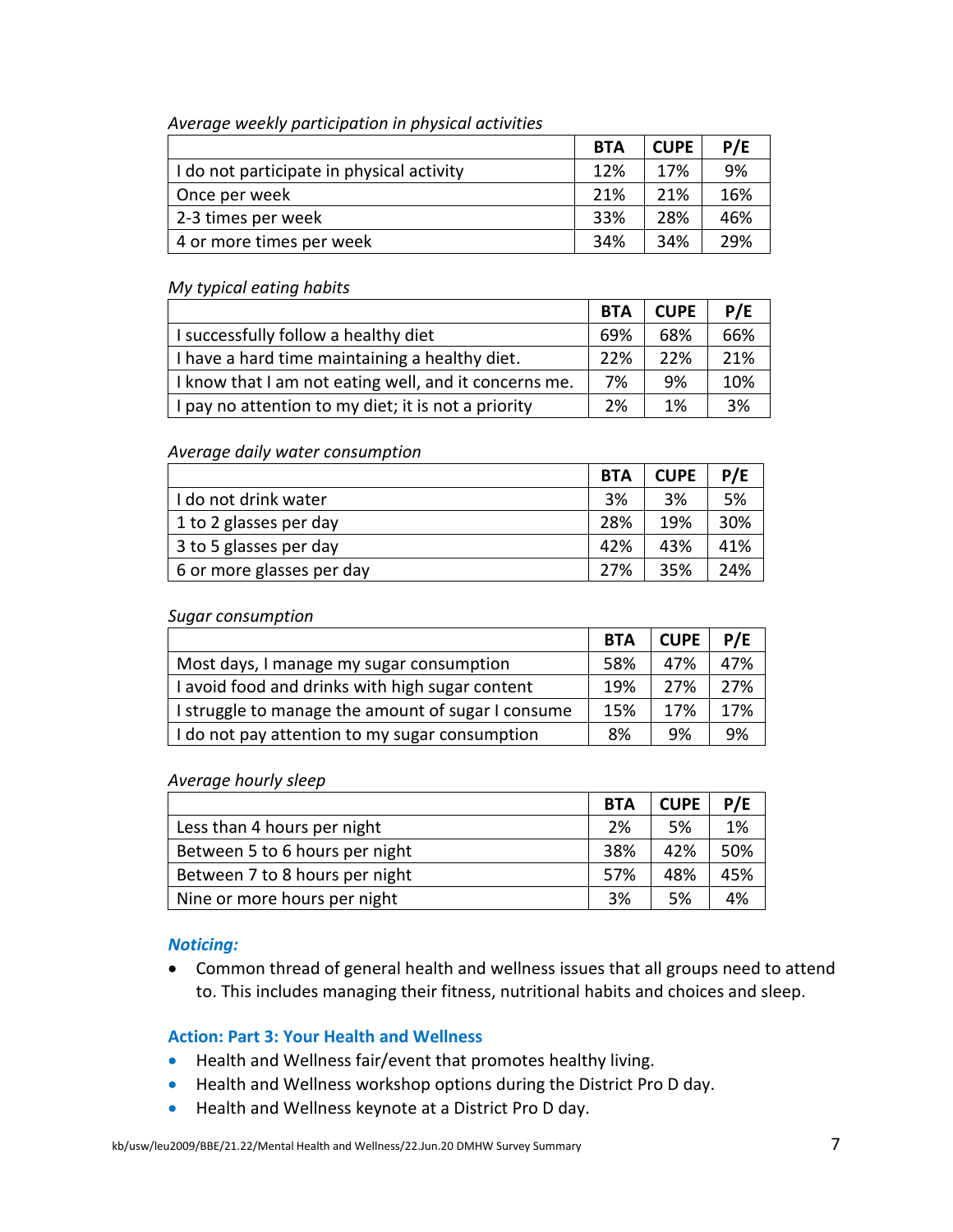- Need to engage employees in focus groups to understand their workplace stress.
- Actions need to be linked directly back to survey results.
- Understand the benefit of stress education.
- How to manage stress

# **Part 4: District Programs and Support**

## *A.* **Source of information for MHW resources and employee benefits**

- BTA: Colleague, Union, District Portal, HR Advisor
- CUPE: Colleague, HR Advisor, District Portal, Union
- P/E: Colleague, HR Advisor, District Portal, Direct Supervisor
- I am aware of my employee benefits: BTA: 56%, CUPE: 56%, P/E: 75%

# *Noticing:*

• Employees rely on their colleagues for information.

## *B.* **District Portal**

- I am aware of the MHW information on the District portal BTA: 53%, CUPE: 58%, P/E: 78%
- I know how to access information/forms on the HR page of the staff portal BTA: 50%, CUPE: 62%, P/E: 83%

#### *Noticing:*

• Approximately 50 % of employees are aware of the portal and know how to access information.

## *C.* **Mental Health and Wellness**

- The District provides information on MHW resources for employees: BTA: 34%, CUPE: 28%, P/E: 72%
- The District is committed to supporting employees with MHW issues: BTA: 32%, CUPE: 43%, P/E: 76%
- I aware of the EFAP Lifeworks and I would contact the service for MHW support. BTA: 68%, 36%; CUPE: 60%, 47%; P/E: 93%, 59%

#### *Noticing:*

- Employees do not believe that the District supports their MHW.
- Employees are familiar with the District EFAP provider LifeWorks but are not enthusiastic about accessing their services.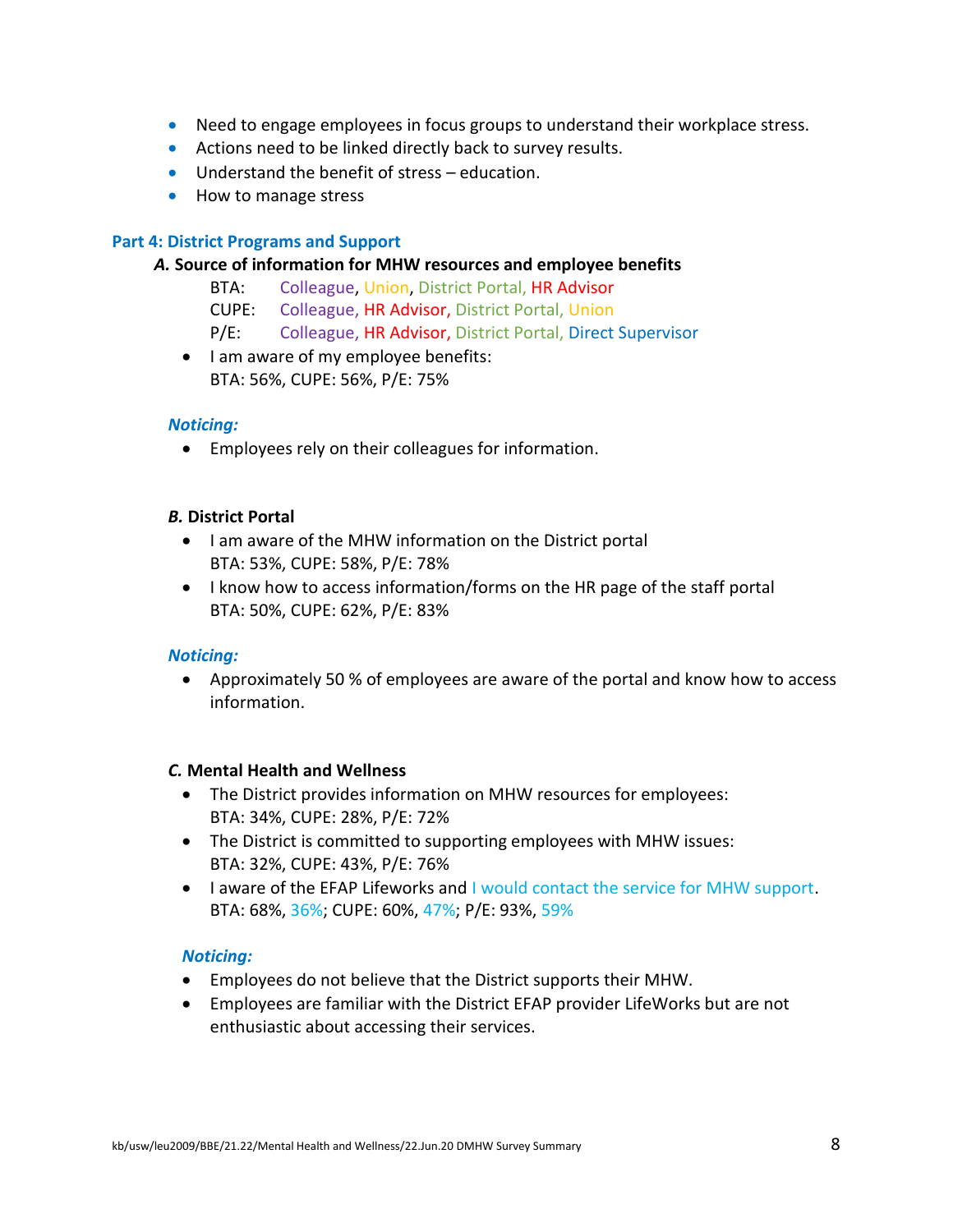## *D.* **General Interests***:*

|                                                         | <b>BTA</b> | $\vert$ CUPE $\vert$ P/E |     |
|---------------------------------------------------------|------------|--------------------------|-----|
| Discounts at gyms, yoga and fitness centers, etc.       | 67%        | 76%                      | 65% |
| Opportunities to connect with colleagues during the day | 69%        | 65%                      | 59% |
| Attending District sponsored workshops on MHW topics    | 44%        | - 70%                    | 64% |

## *Priorities: For your personal health and well-being*

- BTA: Work Life Balance, Physical Health, Mental Health, Personal Relationships
- CUPE: Mental Health, Physical Health, Work Life Balance, Financial Health
- P/E: Physical Health, Work Life Balance, Mental Health, Personal Relationships

## *Priorities: Programs and activities that you would participate in (top 5)*

- BTA: Walking/Running/Hiking Groups, Fitness Challenges, Meditation/Yoga, Indigenous Ways of Destressing, Cooking/Baking Evenings
- CUPE: Meditation/Yoga, Fitness Challenges, Walking/Running/Hiking Groups, Nutritional Challenges, Cooking/Baking Evenings
- P/E: Walking/Running/Hiking Groups, Fitness Challenges, Meditation/Yoga, Nutritional Challenges, Indigenous Ways of Destressing

## *Prorities: Employer sponsored workshops of interest (top 4)*

- BTA: Dealing with burnout, Work/Life Balance, Understanding my Employee Benefits, Transitioning to Retirement
- CUPE: Understanding my Employee Benefits, Improving my Fitness, Work/Life Balance, Dealing with Burnout
- P/E: Transitioning to Retirement, Dealing with Burnout, Work/Life Balance, Improving my Fitness

#### *Noticing:*

- Employees are indicating interest in a range of programs and activities. What is clear is that they want to focus on their mental health and wellness.
- What is the rate of burnout in helping professions?

# **Action: Part 4: District Programs and Support**

- Continue to upload information to the portal. Want to teach employees to go to the portal for information. May need to provide training/education to employees on how to access the portal and where to find information.
- District MHW committee has created a dedicated MHW site on the portal. The committee will ensure that a process is created to share this information with employees.
- Examine workshop offerings at Professional Days.
- Lifeworks service needs to be more targeted for specific issues. Problem solve.
- CUPE \$20,000 courses add Mental Health and Wellness Courses
- Allow clerical to participate in District Pro D day activities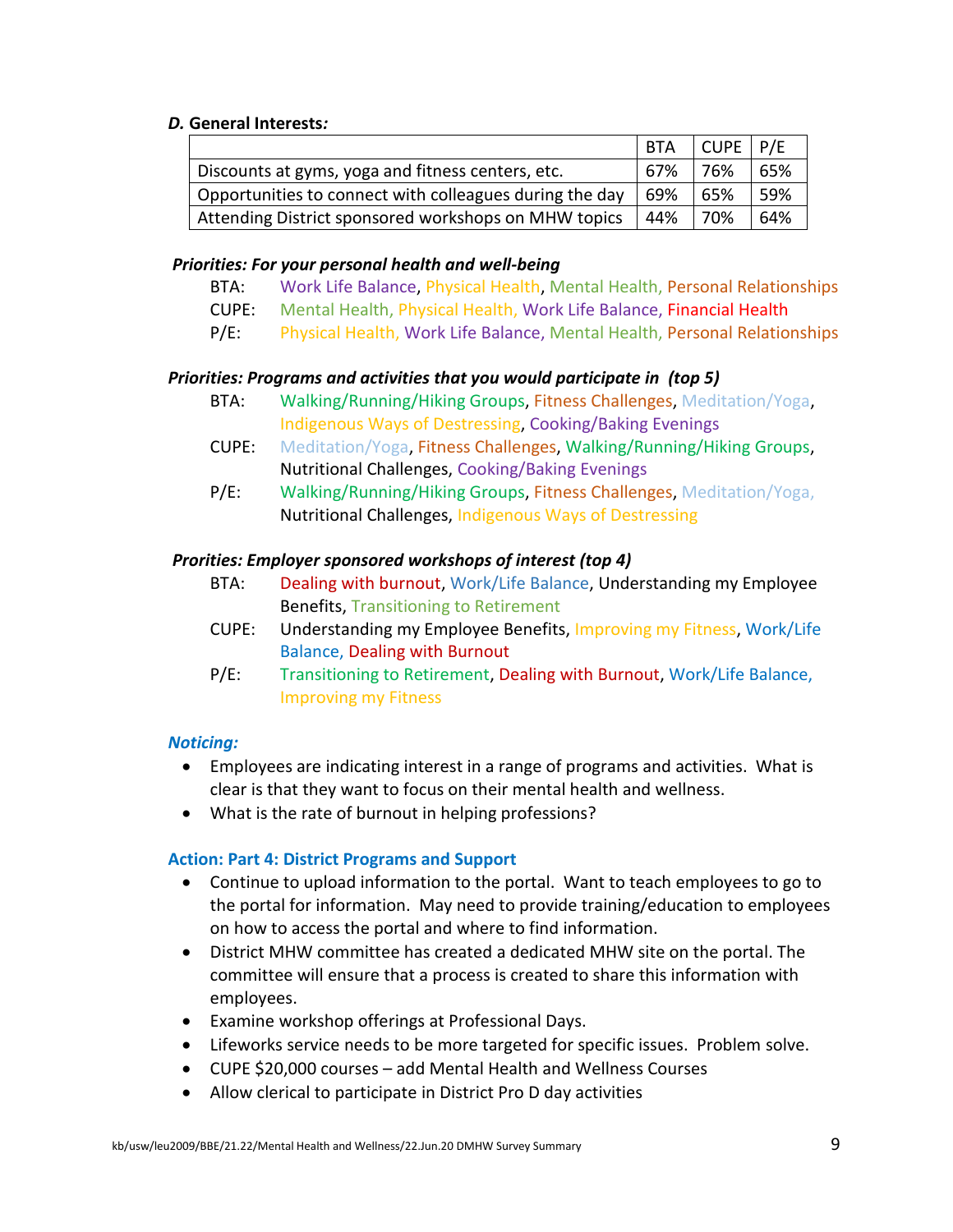# **Part 5: Anecdotal Responses:**

Data:

- 623 of the 1546 respondents (40%) commented in the open-ended section of the survey
- 1373 separate comments
- A. Workload Issues: 373 or 27.2%
	- Work volume increase in the overall workload and complexity of work to be completed. Changes have been made to the curriculum, reporting structure and provincial assessments, but no extra time built-in for learning. Increase in the number of IEPs to complete and LST caseloads are high.
	- Work stress; classrooms are stressful. Meetings are scheduled at lunch and afterschool so there is no time for lunch or time to have a break. Too many changes to the schedule (semester, flex, programs).
	- Lack of prep time or NIS to complete work and often there is a lack of TTOC coverage.
	- Work expectations are high. Increase in committee work. Too much work is completed on our own time. Teachers are expected to differentiate for students but to also meet their social, emotional and mental health needs, be their counsellor, parent, and social worker. Educational assistants expected to move from class to class when asked and this is stressful.
	- Non-teaching expectations to many extra-curricular expectations and evening functions.
	- Lack of work-life balance is leading to burnout. Examples:

B. Resources – 186 or 13.5%

- Lack of school-based services shortages of ELL & LSS teachers and counselling support. Every school needs a full-time counsellor (Elementary)
- Lack of resources supplies, technology (issue with repairs), lack of testing for undiagnosed students and testing for designations.
- Facilities issues poor quality facilities, lack of cleanliness.
- Lack of TTOCs coverage is not guaranteed, and teachers miss NIS/prep time and students miss support time.
- EA shortages cause stress and issues in the classroom when there is no coverage.
- C. Stress 153 or 11.1%
	- Personal/health stress -managing my personal issues and the health issues of my family members.
	- COVID vaccines and the different staff viewpoints on how to manage COVID.
	- Physical stress issues with weight management and lack of time exercise and take care of myself.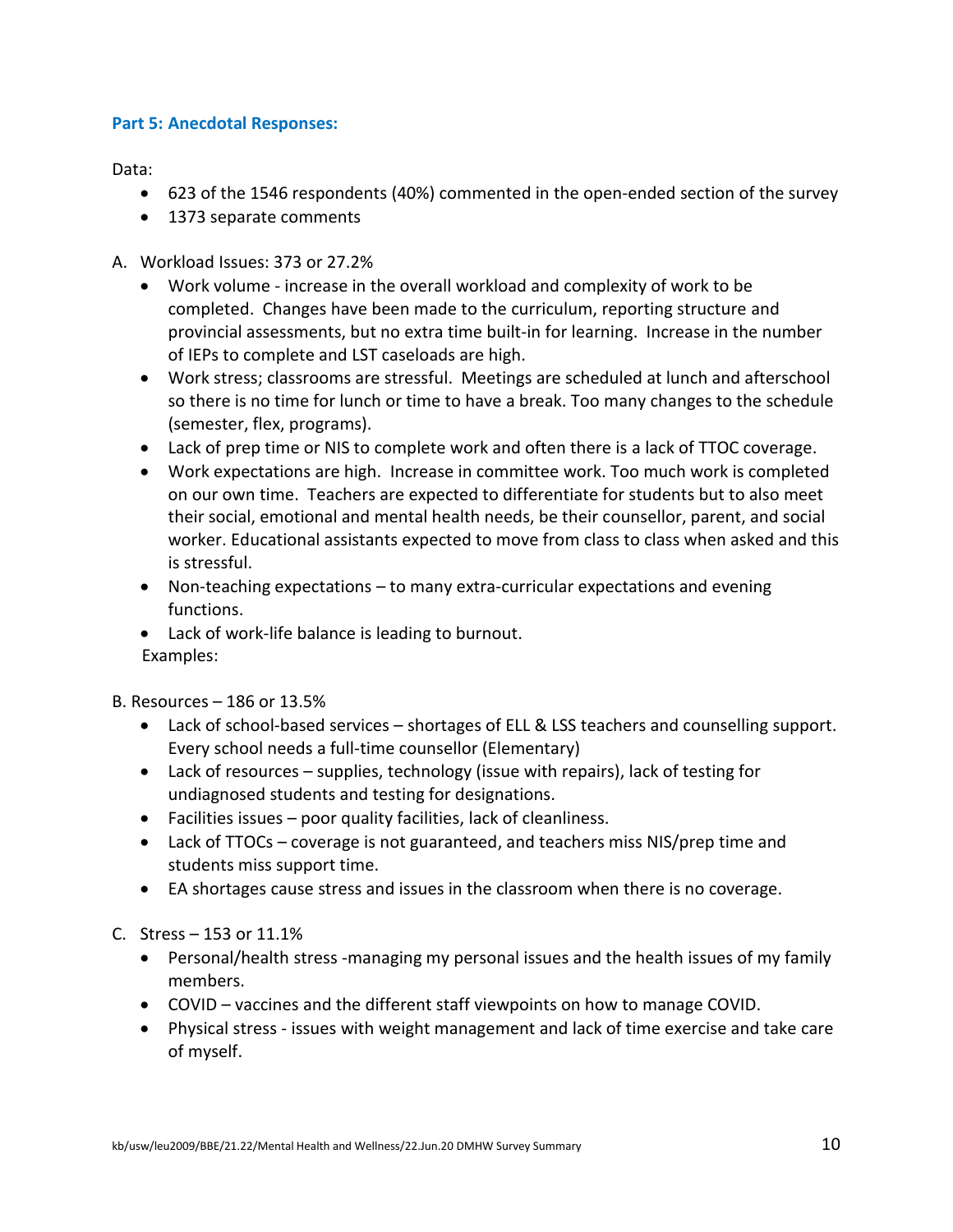- D. Collective Agreement 132 or 9.6%
	- Finances wages are not keeping up to the cost of living. Not enough hours of work (EAs).
	- Class size & composition classes are overloaded and there are too many complex students in one class.
	- Benefits our counselling benefit only pay for registered psychologist, which is difficult to find. Benefits need to include counsellors.
	- Issues with their Collective Agreement need greater protection for part-time employees.
- E. Suggestions for improvement: 122 or 8.9%
- F. Leadership 99 or 7.2%
	- Leadership school based (includes Department Heads)
	- Leadership at the Board Office
	- Leadership CUPE
	- Leadership facilities
	- Lack of appreciation
- G. Mental Health and Wellness 93 or 6.8%
	- EFAP Counselling services not enough sessions per issue and issues with the quality of counsellors.
	- Staff mental health and wellness
	- Student mental health and wellness
- H. Students 88 or 6.4%
	- Complex students too many designated and non-designated students in one class. Expectation is that teachers are able to manage student's with complex behaviors but don't feel adequately trained to do so.
	- Student issues dealing with student apathy, poor listening, and many who feel entitled. Some students have low skills and teachers are feeling that they don't have enough time to spend with them.
- I. Relationships Issues 61 or 4.4%
	- Difficult parents
	- Conflict with other staff members
	- Workplace bullying and harassment
	- Racial issues EDI and deaf issue
- J. General Positive Comments 46 or 3.4%
	- Connections with colleagues and administration
	- Personal mental health and wellness
	- Working conditions